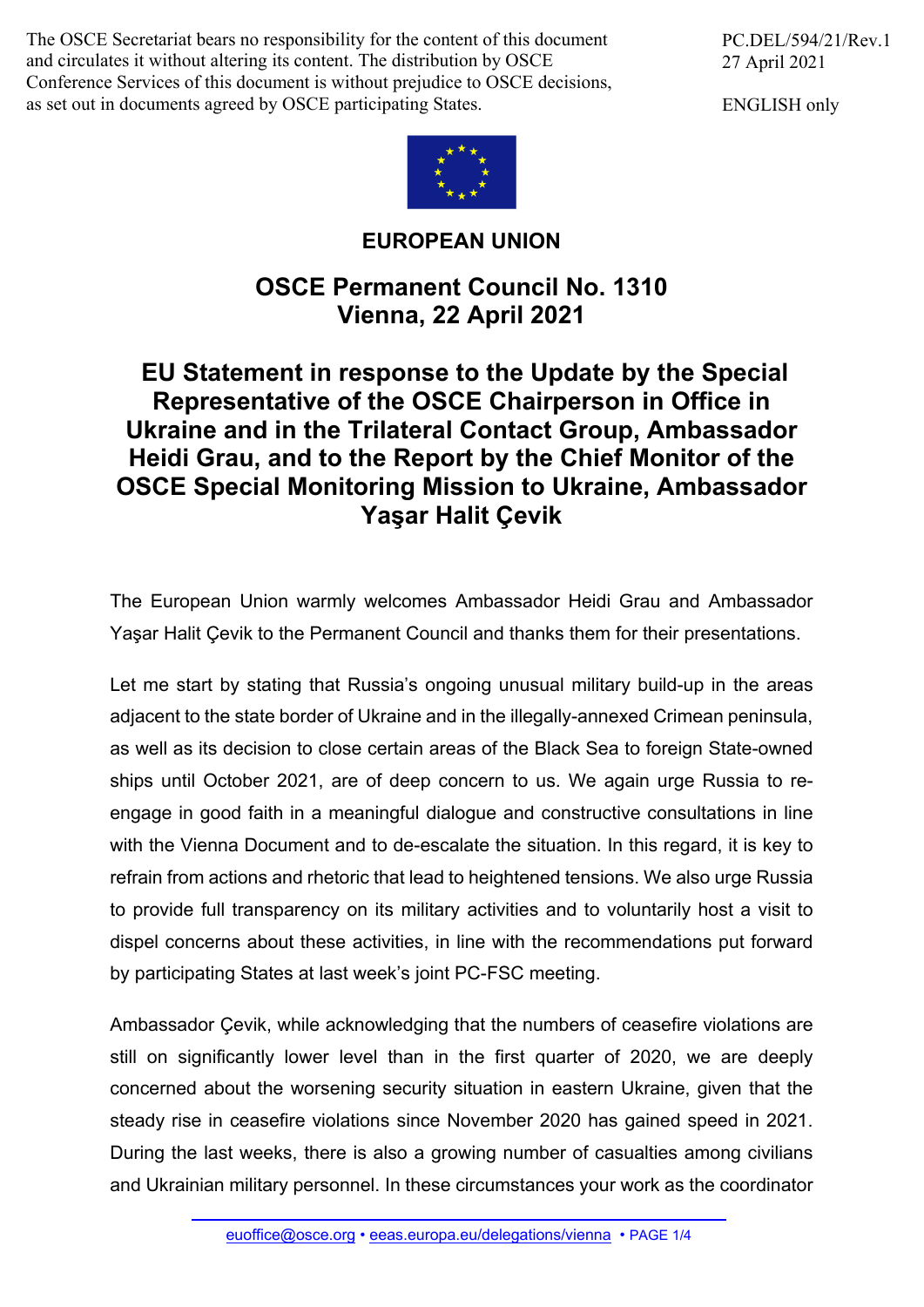for the TCG Security Working Group is very important and we hope to hear about positive outcomes of your discussions soon. In addition, recent months have shown that the establishment of a functioning coordination mechanism, as foreseen in the "additional measures" from July 2020, remains crucial. We also reiterate the important role of the SMM to facilitate dialogue between the sides and to verify violations. We would also like to express our gratitude for the SMM's continued reporting on the human dimension as an important part of the OSCE's comprehensive approach.

As the SMM should have safe and secure access to the entire territory of Ukraine, including Crimea, we deeply regret the restrictions on the SMM's freedom of movement, as they violates the SMM's mandate and significantly affect its operational posture. In your report, Ambassador Çevik, and in the last SMM thematic report, you note that 93% of the restrictions between 1 January and 20 March occurred in nongovernmental controlled areas and half of them were cases when the Russia-backed armed formations prevented the SMM from crossing the contact line. In the past two weeks, we received almost daily reports on systematic denial of access to SMM patrols by the Russia-backed armed formations. We also regret that the Mission is almost completely prevented from moving between the non-government-controlled areas of Donetsk and Luhansk regions and accessing the State border areas outside government control. In addition, the SMM UAV's are exposed to increased GPS signal interference and gunfire, which limit the SMM's monitoring activities and put Mission members and technological assets at risk. We are also concerned about the installation of two camera-like objects on the mast of an SMM camera system in the non-government controlled area of Donetsk, without the SMM's permission. We urge Russia to use its considerable influence over the armed formations it backs in order to make sure that all restrictions on the SMM's freedom of movement are removed.

Dear Ambassadors, we commend your tireless efforts within the Trilateral Contact Group. However, we regret that the lack of political will from one participant continues to prevent any meaningful discussions. It is disappointing that Russia refuses to engage genuinely in discussions on a renewal of the ceasefire commitments and that, despite the readiness repeatedly shown by Ukraine, there is still no agreement on the implementation of the new disengagement areas, the 19 new demining zones or on the full operation of the Zolote and Shchastia crossing points. We urge Russia to assume its responsibility as a participant in the TCG and a party to the Minsk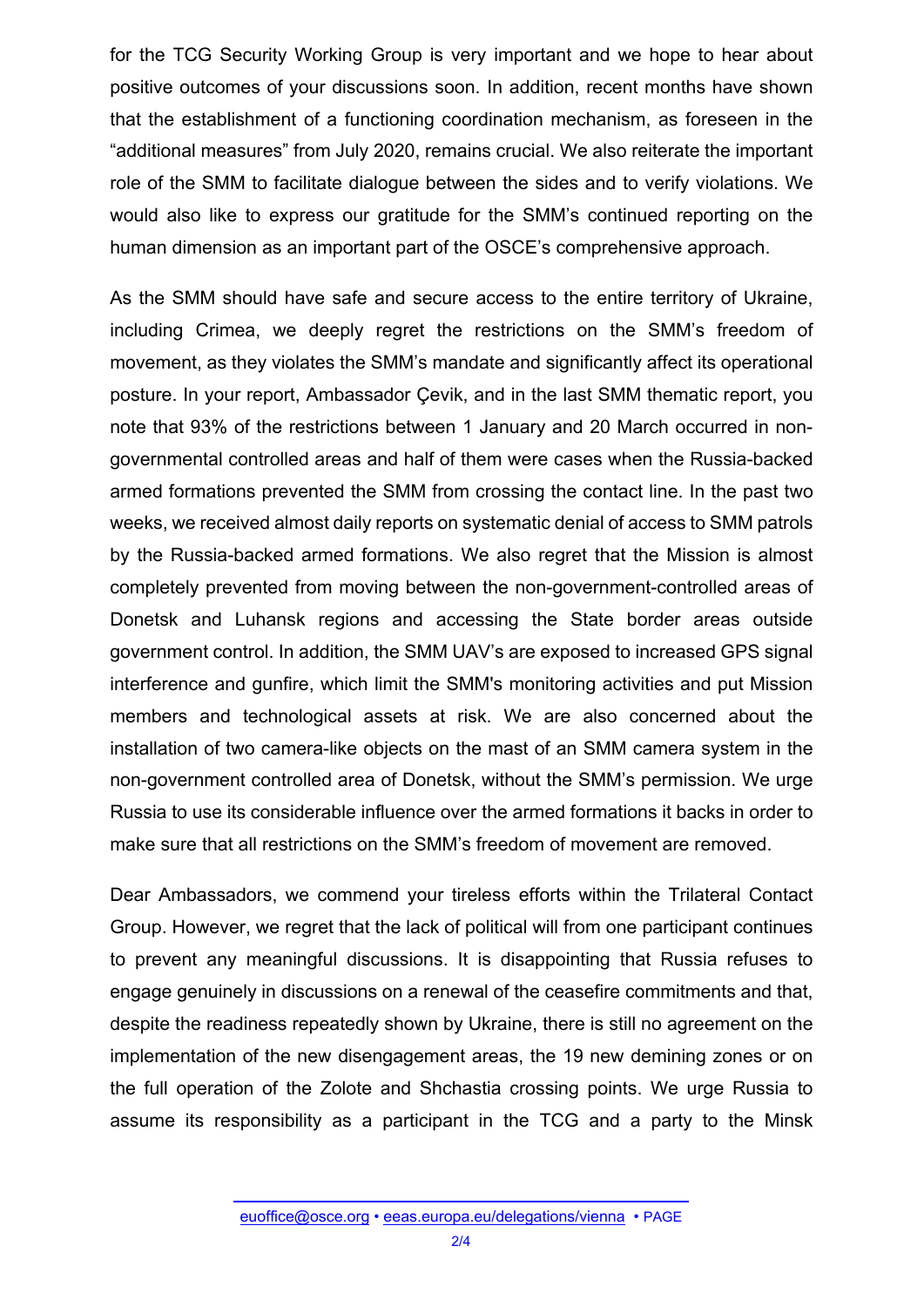agreements as well as the N4 commitments and implement the provisions it has committed itself to.

The European Union condemns all attempts to impose Russian laws and regulations upon the Crimean population and other non-government controlled areas of Ukraine. The widespread drafting of residents of the illegally-annexed Crimean peninsula into the Russian Armed Forces and the restriction of property rights in Crimea are examples of violations of international law. We are also deeply concerned about Russia's policy to issue passports in a simplified and selective manner to Ukrainian citizens of the non-government controlled areas of Ukraine as it contradicts the spirit and the objectives of the Minsk agreements. In addition, reports on statements attributed to high-level Russian officials evoking possible Russian military action as an alleged-need to protect the interests of these newly passportized citizens, are highly disturbing. We strongly refute such statements. The interests of the population living on both sides of the contact line are best safeguarded through an immediate stabilisation of the security situation and a peaceful settlement of the conflict in line with the Minsk agreements and OSCE principles and commitments.

The EU remains firm in its call on all sides to swiftly and fully implement the Minsk agreements and honour their commitments in full in order to achieve a sustainable political solution to the conflict in line with the OSCE principles and commitments. We call on Russia to fully assume its responsibility in this regard and to use its considerable influence over the armed formations it backs to meet the Minsk commitments in full. Respect for these principles and commitments must be restored. We again call on Russia to immediately stop fuelling the conflict by providing financial and military support to the armed formations, and we remain deeply concerned about the presence of Russian military equipment and personnel in areas held by Russia-backed armed formations. The duration of the European Union's sanctions against Russia is linked to the complete implementation of the Minsk agreements.

The EU recalls its unwavering support to the sovereignty, territorial integrity, unity and independence of Ukraine within its internationally recognised borders, and calls upon Russia to do likewise. We urge Russia to uphold these fundamental principles that it has itself invoked many times and to contribute, by acts and public pronouncements, to stabilising the situation and reversing moves that contravene these principles. We strongly condemn the clear violation of Ukrainian sovereignty and territorial integrity by acts of aggression by the Russian armed forces since February 2014 and the illegal